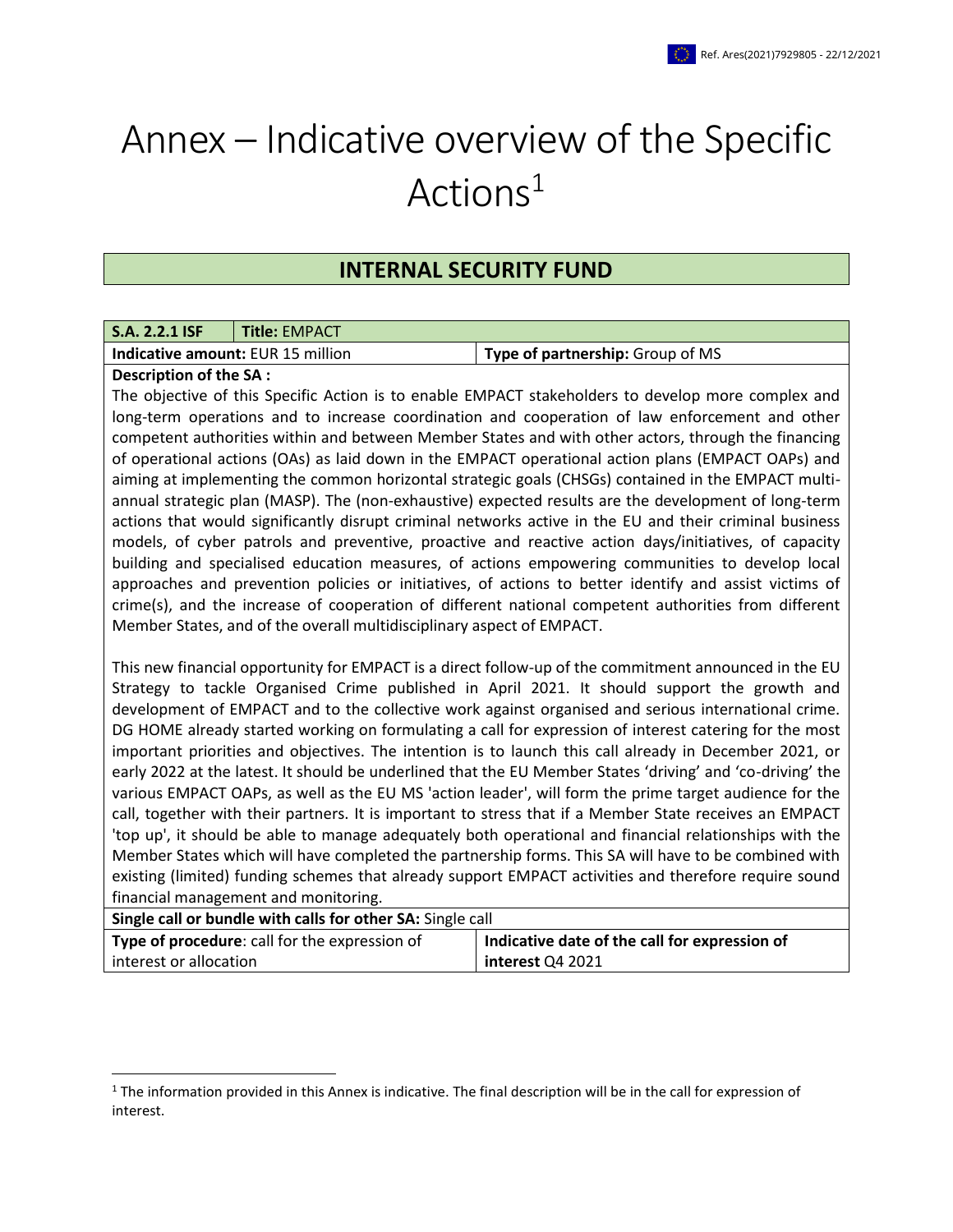| <b>S.A. 3.3.1 ISF</b>                   | <b>Title:</b> Trafficking in Human Beings - support to victims (services) |                                          |
|-----------------------------------------|---------------------------------------------------------------------------|------------------------------------------|
| <b>Indicative amount: EUR 2 million</b> |                                                                           | Type of partnership: Single Member State |

## **Description of the SA :**

The specific action will focus on the provision of services for victims, who are EU citizens or persons with long-term residence permit. This includes physical and mental health services, counselling, translation and interpretation services where appropriate, material assistance (e.g. food, clothing and other in-kind support), legal assistance, cultural mediation, education, job counselling and training. Activities under this action can also include specific services for child victims of trafficking in human beings, such as individual assessments, access to education and appointment of a legal guardian for child victims if relevant. The specific action should promote a multi-agency and cross-sectoral approach.building. In addition taking into account the gender dimension special assistance measures should be available for vulnerable groups, such as children, people with disabilities, LGBTQ+ people.

This action is intended to give effect to the EU Strategy on combating trafficking in human beings and support the implementation efforts of the Member States. This action should complement the national programs in terms of victim support, notably while Member States are required to establish shelters for vulnerable victims, other victim support instruments and services may be financed under this specific action.

| Single call or bundle with calls for other SA: Bundled with AMIF 1.2.1 and 2.4.1 |                                                                                             |  |  |  |  |  |
|----------------------------------------------------------------------------------|---------------------------------------------------------------------------------------------|--|--|--|--|--|
|                                                                                  | Type of procedure: call for the expression of Indicative date of the call for expression of |  |  |  |  |  |
| interest                                                                         | interest Q1 2022                                                                            |  |  |  |  |  |

| <b>S.A. 3.4.1 ISF</b>                                                                                                                                                                                                      | Title: New technology for detection/analysis of terrorist content online; protection of |                     |      |          |                                                                                                                                                                                                                                   |  |  |
|----------------------------------------------------------------------------------------------------------------------------------------------------------------------------------------------------------------------------|-----------------------------------------------------------------------------------------|---------------------|------|----------|-----------------------------------------------------------------------------------------------------------------------------------------------------------------------------------------------------------------------------------|--|--|
|                                                                                                                                                                                                                            | public spaces; investigating transactions in underground market                         |                     |      |          |                                                                                                                                                                                                                                   |  |  |
| Indicative amount: EUR 3 million                                                                                                                                                                                           |                                                                                         |                     |      |          | Type of partnership: single MS or group of MS                                                                                                                                                                                     |  |  |
| <b>Description of the SA:</b>                                                                                                                                                                                              |                                                                                         |                     |      |          |                                                                                                                                                                                                                                   |  |  |
| spaces,<br>security                                                                                                                                                                                                        | of                                                                                      | gatherings,<br>mass | etc. | Expected | This action aims at supporting testing, validating, deploying and/or transfer to other Member States new<br>technologies and methods resulting from Union-funded research projects on protection of public<br>include:<br>impacts |  |  |
| Enabled and/or quicker uptake of new technologies and innovation for protection of public<br>spaces and mass gatherings from past research and innovation, especially of Union-funded<br>security research and innovation. |                                                                                         |                     |      |          |                                                                                                                                                                                                                                   |  |  |
|                                                                                                                                                                                                                            | (either formally or informally existing).                                               |                     |      |          | Improved related capabilities, in line with national and European capability development plans                                                                                                                                    |  |  |
| capabilities.                                                                                                                                                                                                              |                                                                                         |                     |      |          | Increased European open strategic autonomy on technologies for the identified needed                                                                                                                                              |  |  |
| This action aims at supporting testing, validating, deploying and/or transfer to other Member States new                                                                                                                   |                                                                                         |                     |      |          |                                                                                                                                                                                                                                   |  |  |
| technologies and methods resulting from Union-funded research projects on protection of public                                                                                                                             |                                                                                         |                     |      |          |                                                                                                                                                                                                                                   |  |  |
| spaces, security of mass gatherings, etc. However, similar activities building on new technologies and                                                                                                                     |                                                                                         |                     |      |          |                                                                                                                                                                                                                                   |  |  |
| methods deriving from<br>past research in other domains can<br>be<br>also<br>proposed.                                                                                                                                     |                                                                                         |                     |      |          |                                                                                                                                                                                                                                   |  |  |
| Funded projects can support innovative technologies both or either in the sense of infrastructures for                                                                                                                     |                                                                                         |                     |      |          |                                                                                                                                                                                                                                   |  |  |
| protection of public spaces and security of mass gatherings, and in the sense of tools and technologies                                                                                                                    |                                                                                         |                     |      |          |                                                                                                                                                                                                                                   |  |  |
| for crowd monitoring and safety, and/or guidance and communication tools for law enforcement                                                                                                                               |                                                                                         |                     |      |          |                                                                                                                                                                                                                                   |  |  |